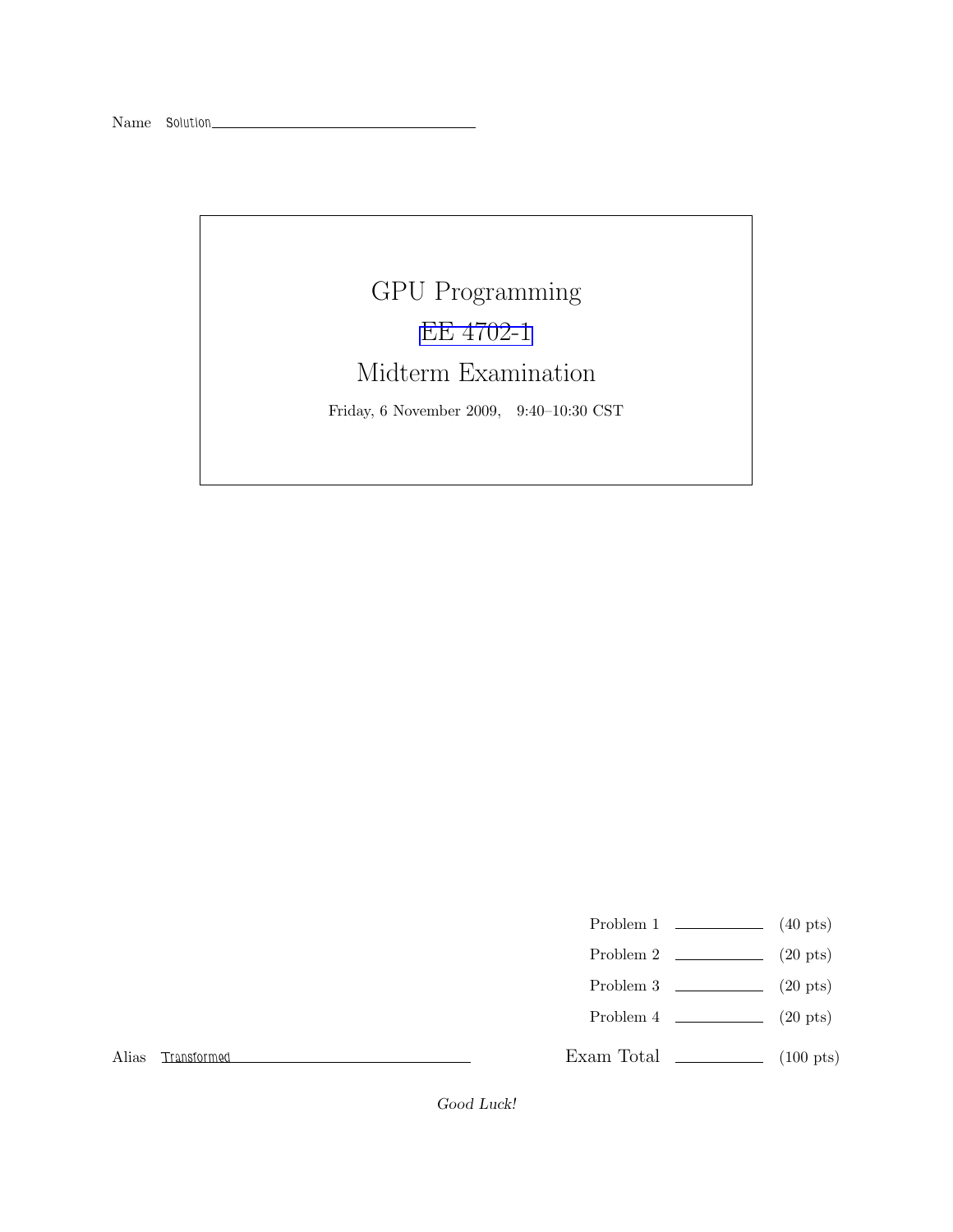Problem 1: [40 pts] Write OpenGL code to render a filled circle (a disc) of radius r, centered at the origin and with normal  $(0, 1, 0)$ .

- The distance between all vertices in a primitive should be approximately vert dist.
- Use triangle strips. Multiple strips are okay, but there should be no easy way to make the strips longer.
- Use glVertex3f calls, don't try to construct arrays.
- Don't specify colors, normals, or other attributes.
- Assume transformations, lighting, etc, have all been set up. Start with glBegin.

 $\overrightarrow{\mathcal{A}}$  Code rendering a circle of radius **r**, center at origin.

 $\triangledown$  Vertex distance about vert\_dist.

 $\triangledown$  Good use of strips.

 $\overrightarrow{\mathsf{M}}$  Code reasonably efficient.

Solution appears below. The code renders a series of concentric rings, each ring is rendered using a triangle strip. The innermost ring would probably be better rendered using a triangle fan, but the problem says to use a triangle strip.

```
// SOLUTION
for ( float r_outer = r; r_outer > 0; r_outer -= vert_dist )
  {
    const float delta_theta = vert_dist / r_outer;
    const float r_inner = max(0.0,r_outer-vert_dist);
    glBegin(GL_TRIANGLE_STRIP);
   glNormalf(0,1,0);
   for ( float theta = 0; theta \le two_pi; theta += delta_theta )
      {
        glVertex3f( r_outer * cosf(theta), 0, r_outer * sinf(theta) );
        glVertex3f( r_inner * cosf(theta), 0, r_inner * sinf(theta) );
      }
   glEnd();
 }
```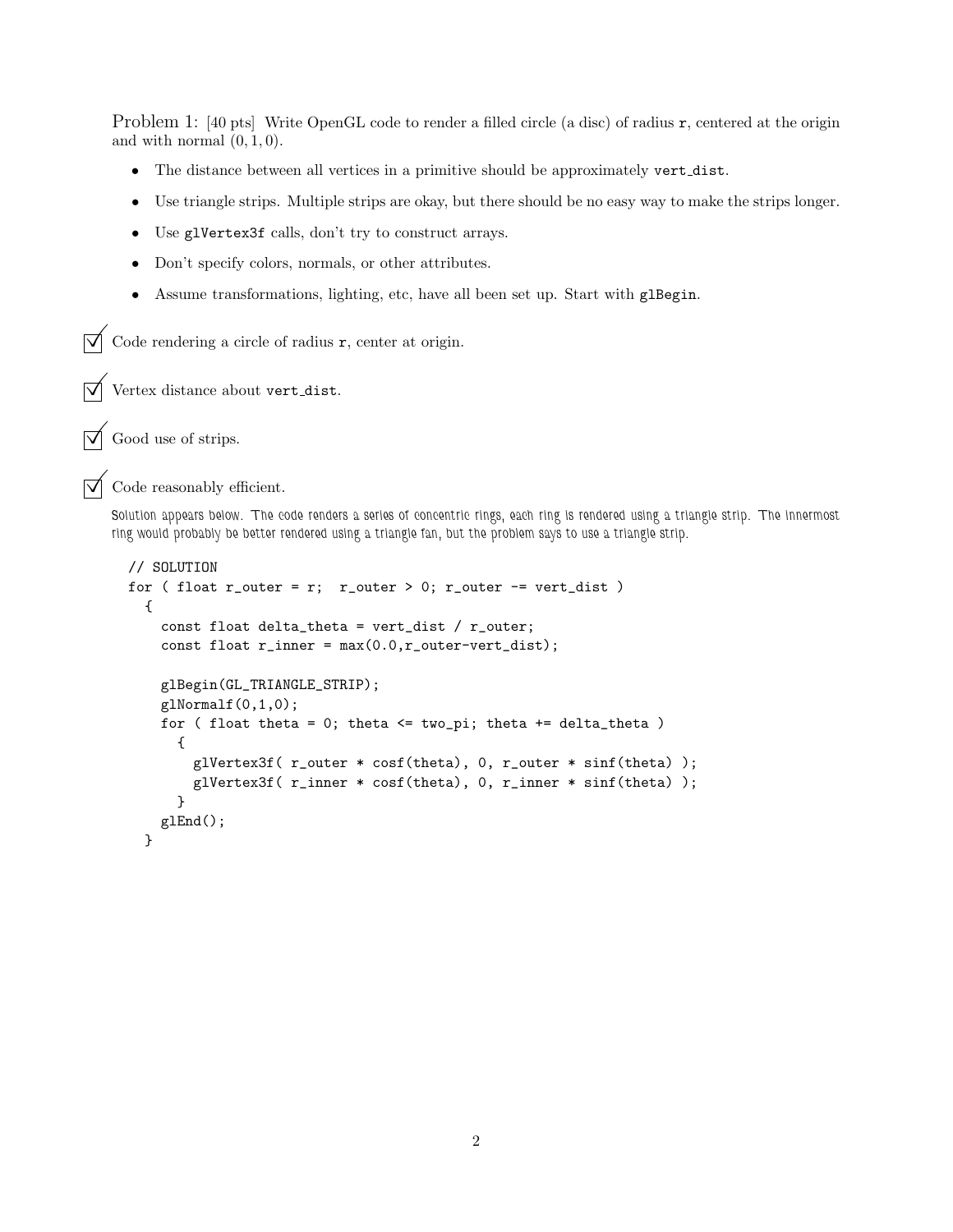Problem 2: [20 pts] Answer the normal questions below.

(a) Show an expression for the normal to triangle  $ABC$ , where  $A, B$ , and  $C$  are the vertex coordinates.

#### $\triangledown$  Normal to ABC

The triangle defines a plane, and the normal to a plane is just the cross product of any two non-parallel vectors in the plane. Two convenient vectors are  $\vec{AB}$  and  $\vec{AC}$ . So the normal is  $\vec{AB} \times \vec{AC}$ .

(b) In the code sample below the pair of triangles is rendered using two different methods, identified as Method 1 and Method 2.

Describe the difference in appearance of the triangles rendered using Method 1 and Method 2 when diffuse lighting is used and norm\_ABC != norm\_CBD.

```
pVect norm_ABC = find_normal(A, B, C); pVect norm_CBD = find_normal(C, B, D);
// Method 1
glBegin(GL_TRIANGLES);
glNormalfv(norm_ABC);
glVertex3fv(A); glVertex3fv(B); glVertex3fv(C);
glNormalfv(norm_CBD);
glVertex3fv(C); glVertex3fv(B); glVertex3fv(D);
glEnd();
// Method 2
pNorm norm_X = norm_ABC + normCBD; // Sum of two vectors normalized.
glBegin(GL_TRIANGLES);
glNormalfv(norm_ABC); glVertex3fv(A);
glNormalfv(norm_X); glVertex3fv(B); glVertex3fv(C);
glVertex3fv(C); glVertex3fv(B);
glNormalfv(norm_CBD); glVertex3fv(D);
glEnd();
```
Difference in appearance between Method 1 triangles and Method 2 triangles.

Since a diffuse light model is used the lighted color of a vertex is a function of both its distance from the light source and its normal.

In Method 1, two different normals are used for vertex B, one normal when it's part of triangle ABC and a different normal when it's part of CBD. As a result there are two different lighted colors for B and so there could be a sudden change in shading between points on ABC and CBD that are near B (the same is true for C). The appearance will be two triangles touching along an edge.

In Method 2, the same normal is used for vertex B in both triangles and so the lighted color of vertex B will be the same for both triangles. As a result points close to B on the two triangles will be nearly the same color. The same is true for points near edge BC on the two triangles, they will be nearly the same color. However, vertex A and D will have different lighted colors. The appearance might be of a curved quadrilateral, something like a 2D diamond put on a curved surface.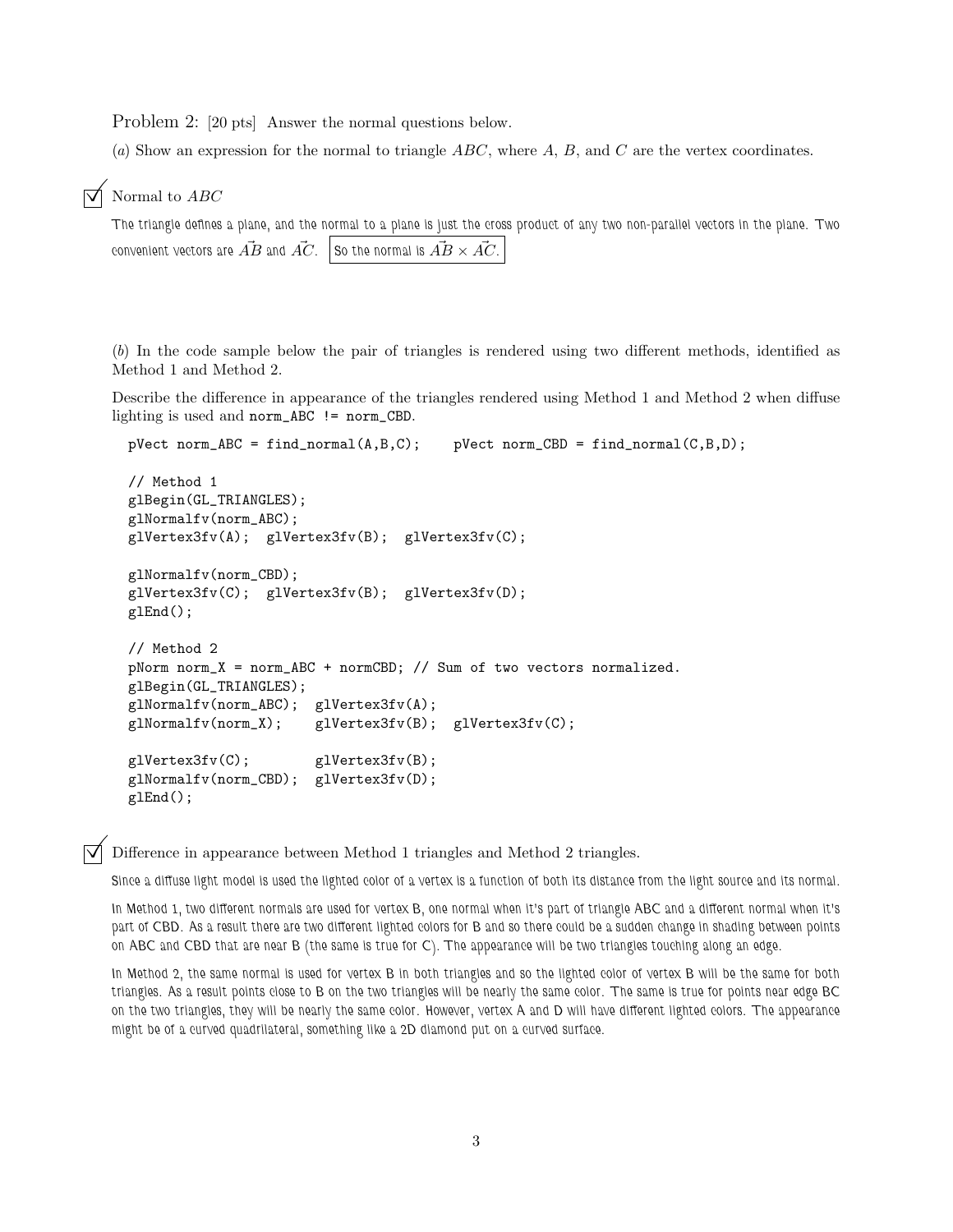Problem 3: [20 pts] Consider the three methods of specifying vertices shown below.

```
switch ( opt_method ) {
case VM_Individual: { /// Use Individual Vertices
    glBegin(GL_TRIANGLE_STRIP);
    for ( int i=0; i<coords_size; i+=3 ) {
        glNormal3f(coords[i],coords[i+1],coords[i+2]);
        glVertex3f(coords[i],coords[i+1],coords[i+2]); }
    glEnd();
    break; }
case VM_Array: { /// Use Vertex Arrays
    glNormalPointer(GL_FLOAT,0,coords);
   glEnableClientState(GL_NORMAL_ARRAY);
   glVertexPointer(3,GL_FLOAT,3*sizeof(float),coords);
    glEnableClientState(GL_VERTEX_ARRAY);
    glDrawArrays(GL_TRIANGLE_STRIP,0,coords_size/3);
   glDisableClientState(GL_NORMAL_ARRAY);
    glDisableClientState(GL_VERTEX_ARRAY);
    break; }
case VM_Buffer: { /// Use Buffer Objects
    glBindBuffer(GL_ARRAY_BUFFER,gpu_buffer);
   glVertexPointer(3,GL_FLOAT,3*sizeof(float),NULL);
    glEnableClientState(GL_VERTEX_ARRAY);
   glNormalPointer(GL_FLOAT,0,NULL);
    glEnableClientState(GL_NORMAL_ARRAY);
    glDrawArrays(GL_TRIANGLE_STRIP,0,coords_size/3);
   glBindBuffer(GL_ARRAY_BUFFER,0);
    glDisableClientState(GL_NORMAL_ARRAY);
    glDisableClientState(GL_VERTEX_ARRAY);
 break; } }
```
(a) Why is the individual vertex method slower than the others?

Reason that individual vertex method slower than the others.

Each time glVertex3f is called the GL driver code must package the coordinates and send them to the GPU. The time to transmit the data is dwarfed by the overhead of signaling the GPU that data is available, plus function call overhead on the CPU side and similar overheads on the GPU side.

In the VM\_Array code, which uses vertex arrays, data transmission time is much longer (assuming the number of vertices is larger) but the amount of overhead for the glDrawArrays, which is called once, is roughly the same as the overhead for glVertex3f in the VM\_Individual code, and so the overhead per vertex is much smaller.

(b) When used the right way the method using buffer objects is much faster than the others.

 $\triangledown$  Why are buffer objects faster than vertex arrays, when used the right way?

When using vertex arrays the entire vertex array is sent from CPU to GPU each time, even if it doesn't change. If vertices don't change, they can be placed in a buffer object and sent to the GPU once, as was presumably done for the VM Buffer case. Then the time for glDrawArrays will not include data transfer time, and so will be much faster.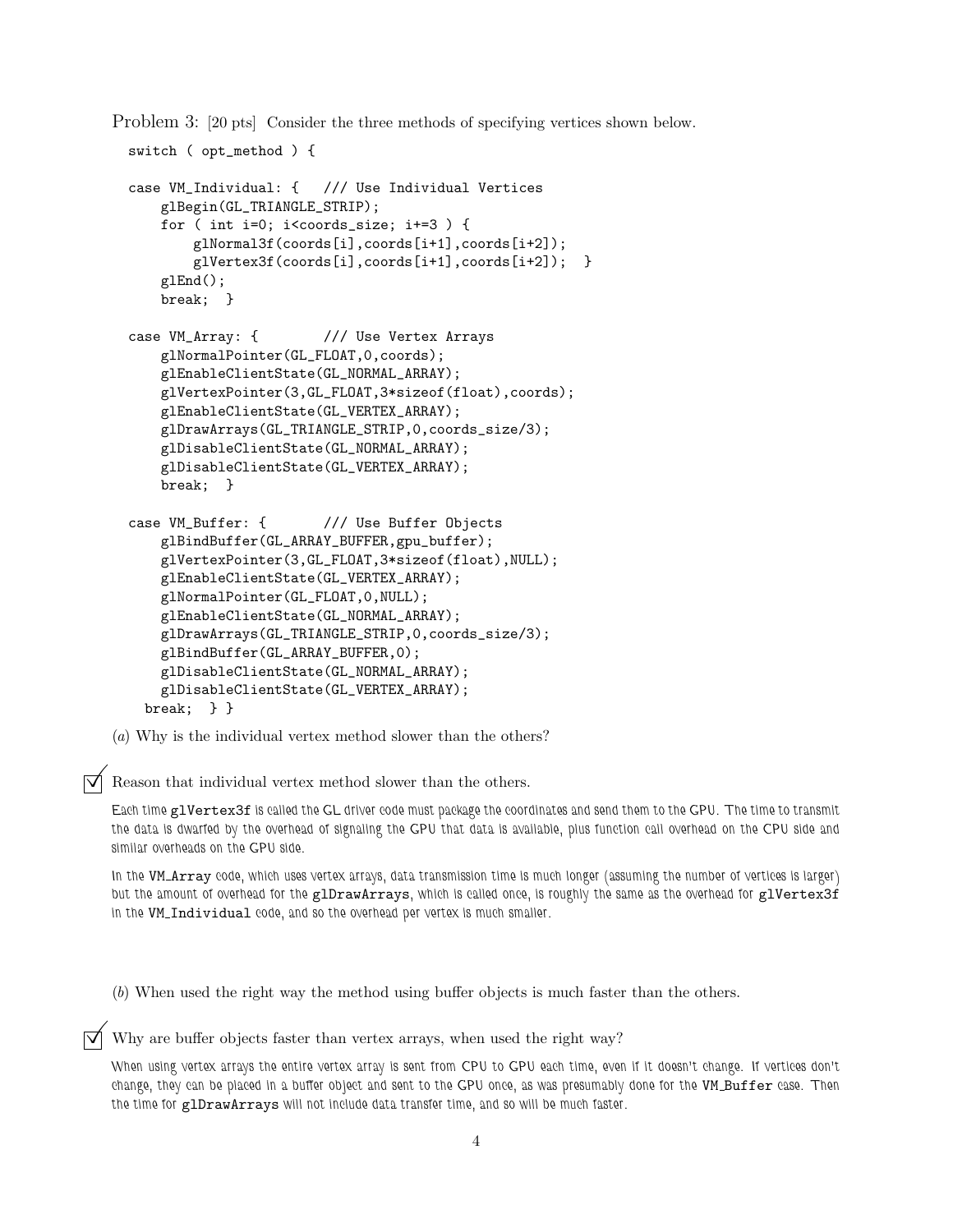$\triangledown$  Describe a situation in which the buffer object and vertex array method would have about the same performance.

If the vertices are different each time then the buffer object data would be sent to the GPU and could just be used once, there would be no advantage over using a vertex array. The performance would be similar.

Performance would also be similar if the number of vertices were small, because then the transmission time saved would be insignificant.